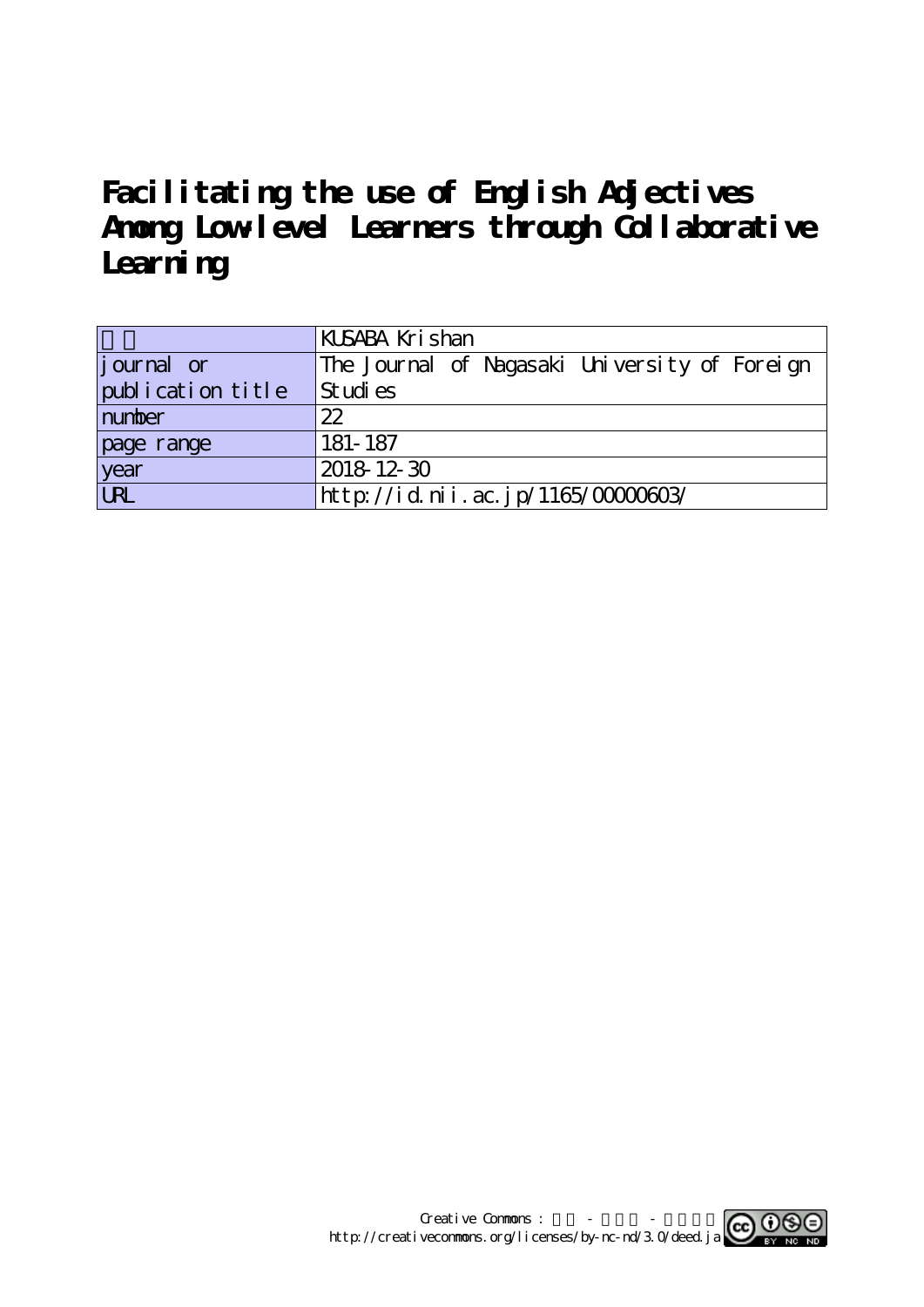## **Facilitating the use of English Adjectives Among Low-level Learners through Collaborative Learning**

### Krishan KUSABA

共同学習を利用した形容詞学習促進に関する研究

草 場 クリシャン

#### **Abstract:**

The study included 18 Japanese second language learners of English who were tested into a CEFR A1 writing class. The focus of the study was to introduce students to new adjectives, and how they are ordered in English, with the aim of moving the participants away from writing multiple short sentences to creating a single longer sentence that describes a noun (item). In order to familiarise them with the new lexis and demonstrate how the adjectives are ordered, they were tasked with working in groups and collaborating to complete several exercises that encouraged them to experiment with the language. It was found that as a group they began to use a more varied selection of adjectives in their writing and did follow the English order of adjectives.

#### **概要:**

CEFR A1レベルのライティングの授業を履修している18名の日本人英語学習者を対象に調査を行った。 研究の焦点は、学習者の形容詞学習に当てられたもので、対象となる名詞(項目)を複数の短文で散 発的に表現するのではなく、一文ではあるが長い文を用い表現できるように学習者を支援することを その目的としている。文中における形容詞の使われ方に対する理解を深めるために、学習者はグルー プになり様々なタスクに取り組んだ。その結果、グループで共同学習を行った時は、ライティングに おける形容詞の使用幅が広がり、より多くの形容詞を用いて表現し始めたことがわかった。

**Keywords:** Cooperative Learning, English adjective order, Group work **キーワード:** 協同学習、 英語形容詞の順番、グループワーク

#### **Introduction:**

Learning how to construct accurate sentences in a foreign language is a challenge all language learners must deal with; the more words used, the longer the sentence, and there is an increased chance of grammatical accuracy being lost, especially when a major component of the sentence comes from a particular language class, such as attributive adjectives (Dixon & Aikhenvald, 2006; Blöhdorn, 2009). A crucial setback with vocabulary teaching is not being able to accurately determine or understand what the learners know. This can also be a problem when setting teaching goals and for language assessment as argued by Nation & Webb (2011), as it is difficult to '*quickly and effectively measure depth of vocabulary knowledge*' (p227); they also noted the lack of studies associated with this particular part of English language education. Each learner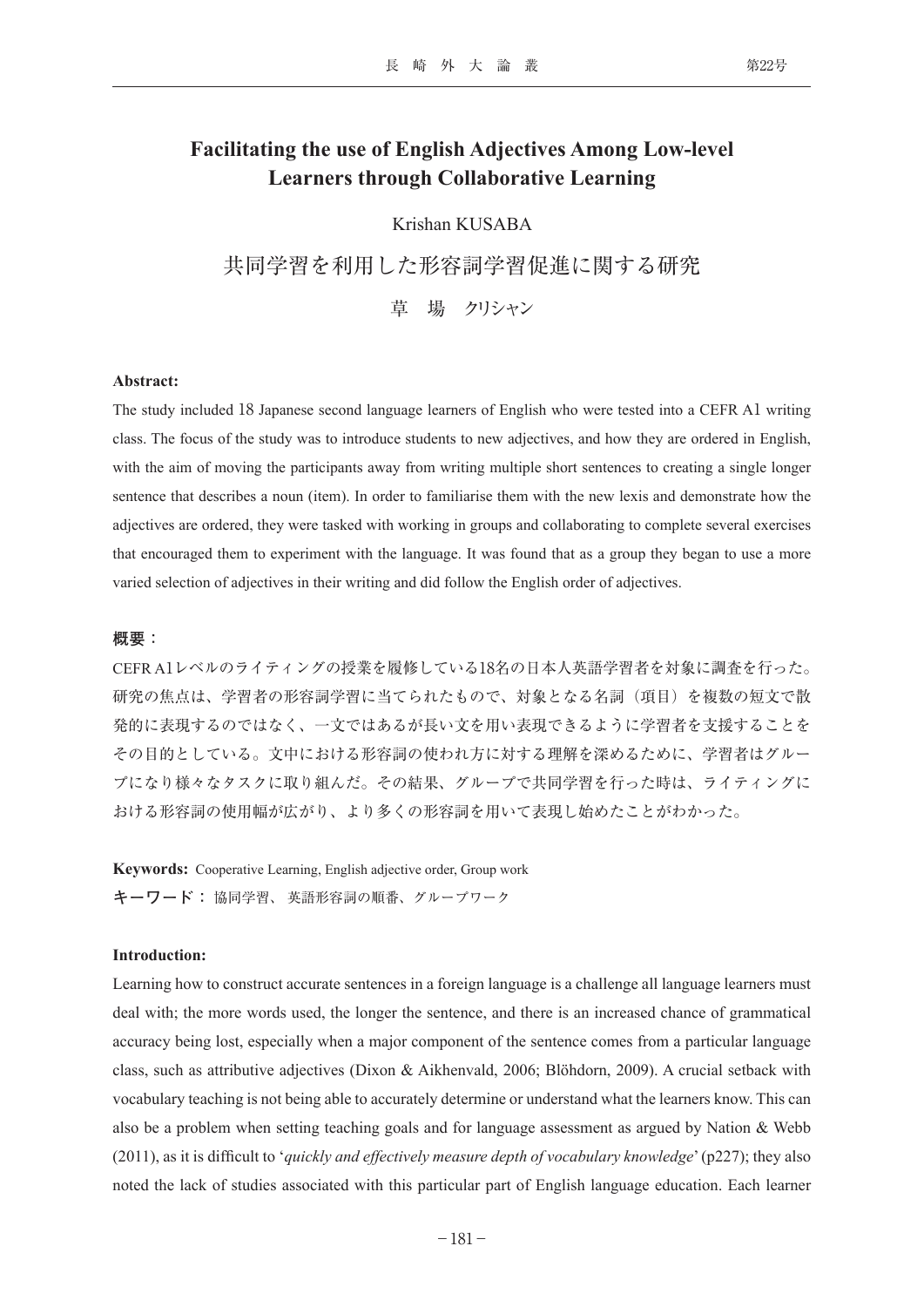progresses at a different rate, and their previous educational or language background can be extremely varied, meaning that even though a group of learners may be tested into a particular level or class does not mean that everyone has the exact same linguistic ability. Therefore, as language teachers, we need to find a middle ground and aim for the wider audience. However, if all the learners in a study were to come from the same language background, it may be easier to pinpoint common mistakes associated with language transfer (Odlin, 1997), or first language interference (Ellis, 1997). It was with this in mind that low-level learners from the same language group were selected for this study. Although the learners may be entering into the interlanguage (Selinker, 1972) phase of learning, they will still be at a general level where they have an elementary understanding of English, which will help to limit problems that may arise from selecting learners from multiple language groups, or with variying linguistic abilities.

Over the years, I have tried to encourage students of English writing to use adjectives, namely attributive adjectives (Dixon & Aikhenvald, 2006; Mattews, 2014), as a way to enhance their writing and descriptive abilities and have attempted numerous teaching approaches. However, it all came down to the same basic method of first showing students some new words, doing a few exercises with occasional team cooperation to have them put the new items into practice, and then having them use the new adjectives to describe something. This was justified under the belief that writing is, for the most part, an activity of individual output. Despite slight variations to the teaching methods, the outcome has always been temporarily successfully but otherwise unsuccessful for the wider scope of their learning, as students start using the new lexis for the present or upcoming activity but ultimately revert to using language that they are more comfortable with after its completion. Various sources were consulted and Nation's (2013) book on vocabulary studies in particular provided an excellent range of pedagogical suggestions for vocabulary teaching and learning to better help facilitate language acquisition.

Some researchers such as Blöhdorn (2009) noted there is a certain perception that people have of English communication. This being that communication in English without the use of adjectives is not possible, and this perception is supported by the adjective high frequency recognition in language corpora (p8). When reading a description of such things as physical items or people's features or personalities, it can be extremely challenging to do so without using adjectives. It may be possible to describe a place just by giving a list of nouns; however, without using adjectives to describe things, the reader is left with an oversimplified and detail-lacking description, meaning the writer has failed to convey an accurate representation of the thing in question. Therefore, the instruction methods used when teaching adjectives needs to be redesigned from the ground up, incorporating multiple stages where the students are required to cooperate with each other in teams and check each other's progress. This is where cooperative learning (Chiu, 2004 ; Attle & Baker, 2007) can prove to be beneficial, as each participant's performance can aid with improving the group as a whole (Johnson, Johnson, & Smith, 2014; Brame & Biel, 2015) through peer teaching and review. Although this may not always be the case, constant peer checks and teacher support, when required, should increases the chances of a more positive outcome. Setting up multiple steps in the language teaching, learning and practice process should encourage a more deeper learning experience (Lublin, 2003). In addition, checking to ensure that each step is carefully completed has the potential to reduce the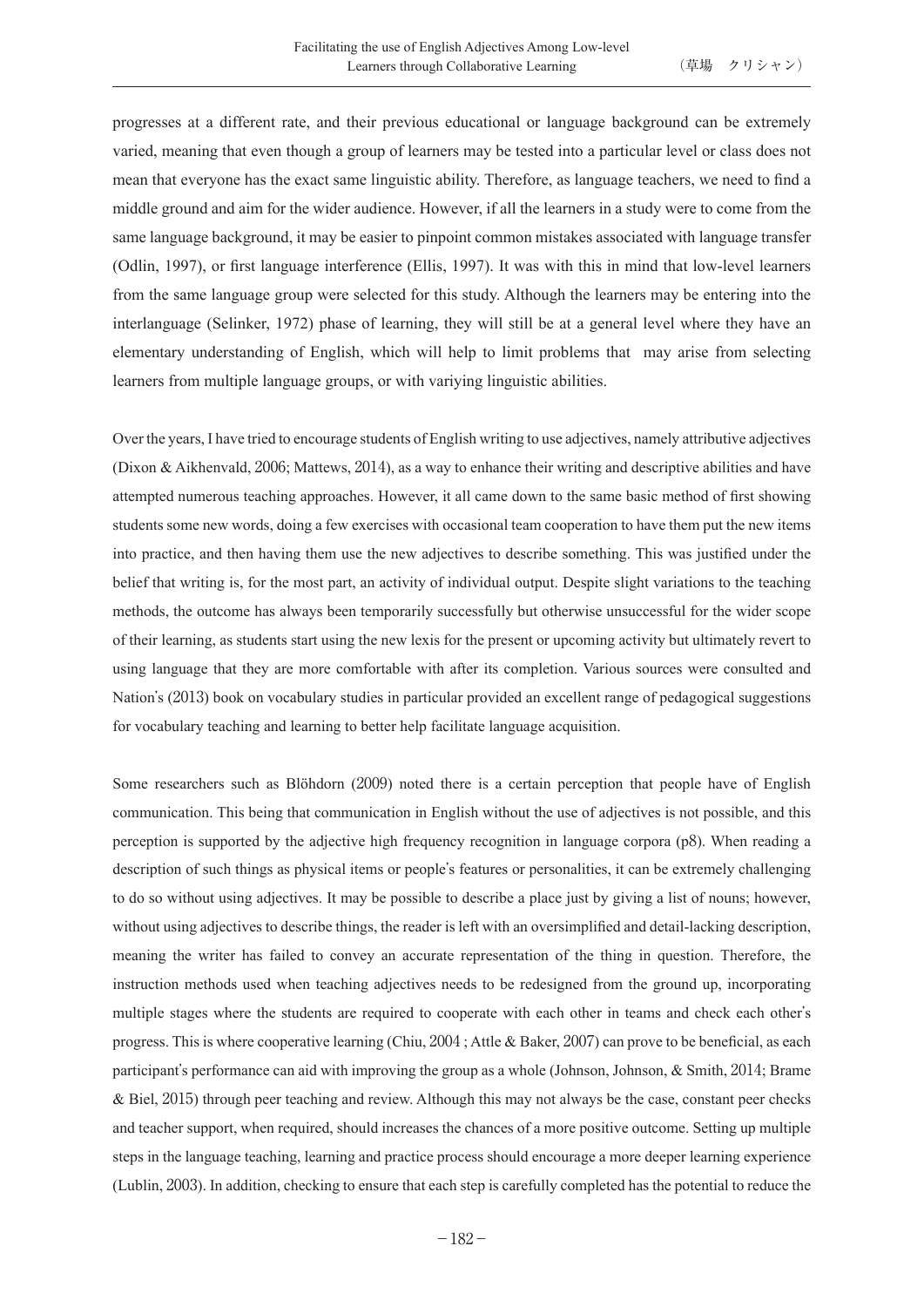possibility of learner problems and fossilisation errors (Zheng, 2010; Nozadze, 2012).

#### **Research Questions**

The research questions proposed for this study are as follows:

- 1 Are the participants able to successfully follow the adjective order using a variety of words, and adapt it into their own work?
- 2 After learning about the order of adjectives in English, do the students begin to independently use them in their secondary compositions and any work they submit after the core part of this research project has finished?

#### **Methodology: Research design and Data Collection Procedures**

The participants consisted of 18 Japanese second language learners of English, studying on a writing course at CEFR-A1 level. The major class focus was on sentence construction and writing progressive sentences coherently, and incorporated grammatical and lexical items from both the CEFR A1 and A2 bands.

**Part 1:** The participants were organised into groups of three or four people, and they were first tasked with selecting three physical items, which they like and/or regularly use, and write down as many words as they can to describe each item respectively. They were asked not to reveal to anyone in their group what items they had selected or what words they had chosen to describe each item. After that they had to describe their items to their team members without using the actual name of the item itself, and just rely on the description they made, to see how many people could accurately guess them. They then had to repeat this with a few people from other teams in the class for additional practice.

**Part 2:** For the following step, they were given an A4 sheet of paper, which was arranged in columns each representing a part of the order of adjectives for English **(See Appendix 1)** with an additional space for nouns. They were required to work in their teams to find adjectives relevant to each heading. After this was completed, each team member from each group had to write adjectives they found to help complete a master list on the whiteboard for the entire class to see and learn from. This meant that everyone had a large list of adjectives to work with, and, more importantly, each participant had the same number of words available to them. This exercise also doubled up as a time to ensure that the words they contributed were spelt properly, correctly used and relevant, thus ensuring that any obscene, archaic, extremely low-frequency or incorrectly placed words were removed from the list entirely, or assigned to the correct headings.

**Part 3:** They then had to revisit the items they described in part 1 and were asked if it was possible to add any adjectives to their original list to better describe them. After this, they were asked to describe their items again, this time using their original list with the newly added adjectives included, to people they had not yet spoken to and note whether they guessed the item or not more easily than before. This tested if their enhanced description was clearer than their original.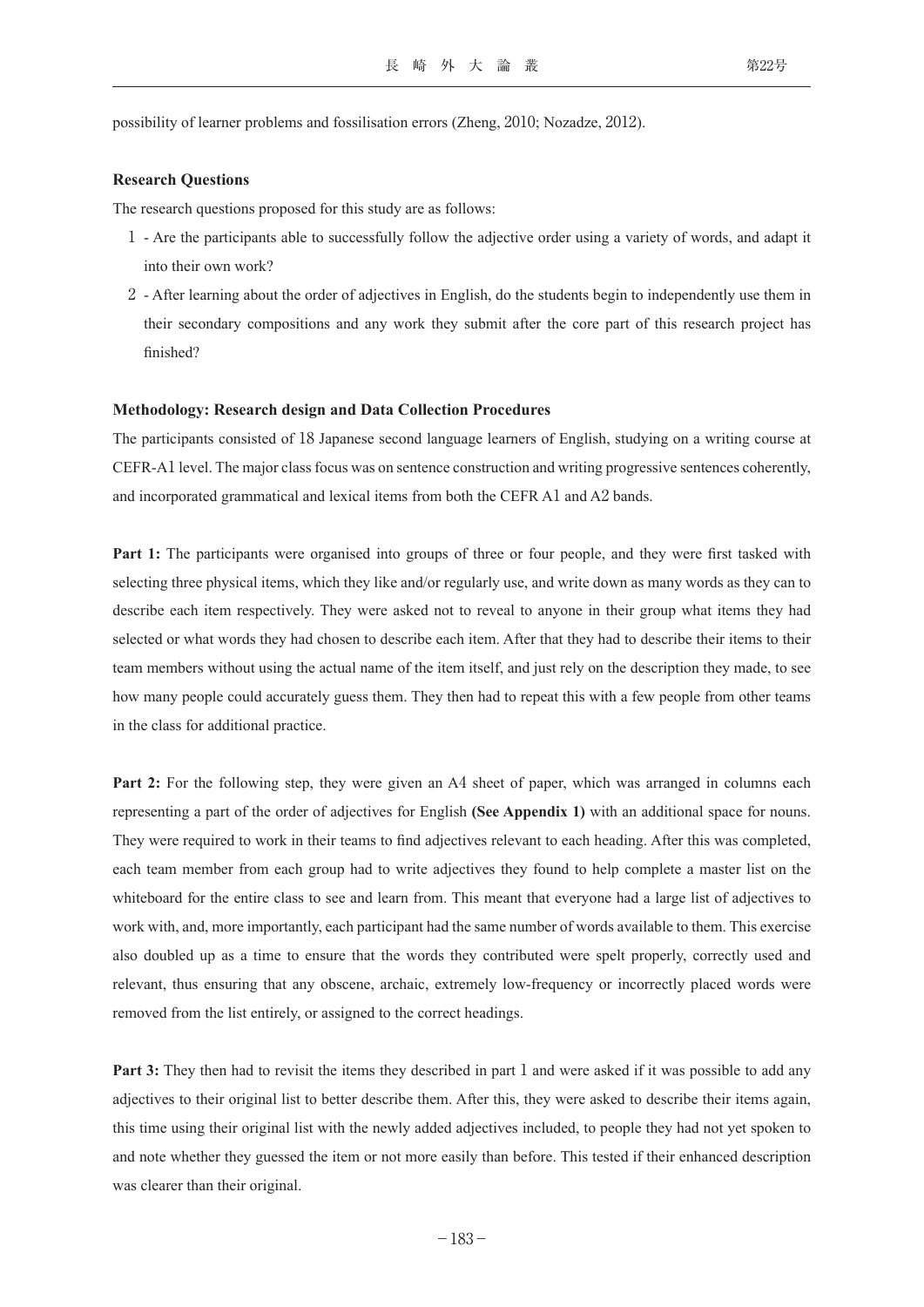**Part 4:** For this step, they were given a worksheet **(see appendix 2)** and had to write down two different items (nouns), and then follow the order by inserting adjectives to create a description of said items. After they finished, they had to share their descriptions with two other group members. This meant that each person was now in possession of four completed item descriptions. When this was completed and peer and teacher checked, they were required to work as a team to create three more new examples to solidify their understanding of the adjective placement order in English.

**Part 5:** After completing the previous steps they were now required to revisit their part 3 descriptions correcting the adjective order, and they also had to choose an additional yet new item to describe, both of which were teacher checked. Any irregularities or mistakes were highlighted, and they had to correct these accordingly. They were also encouraged to start using this order to describe things in their weekly homework assignments. This consists of writing five short components (containing of 3-5 sentences in each) per week about anything of their choosing; they must just write something in English that has some kind of cohesion (writing four unrelated sentences was not acceptable), check it, and bring it to class for the next lesson to be teacher checked. The majority of studies write about a variety of things such as their daily life, things they like or dislike, grammar or words they are studying outside of class among other things; however, one or two learners just copy directly from dictionaries or magazines. At the conclusion of the study they had five weeks left in the semester, meaning they had 25 open entries to further practice adjective use. Nation (2013) noted that having some kind of long-term achievement test is crucial to ensuring that the vocabulary stays fresh within the learner's knowledge base. Therefore, by encouraging the learners to incorporate the words into their weekly assignments would act as a form of long-term testing (p522).

**Part 6:** The final part of the study introduced them to basic -ed/-in adjectives. This was then expanded upon in a second short composition where they were tasked to not only describe a different item (or items) but to then also make comments about the item using –ed or –ing adjectives. They were given a very short worksheet covering around ten different adjectives, such as amazed/amazing and bored/boring, and a few phrases they studied in a previous session, for example ʻI use it when I am…', or ʻWhen I (verb)'. They were presented with an example of a smartphone with a description of it **(see appendix 4)** that strictly followed the order of adjectives from the previous parts of the study. As with the previous section, it was peer and then teacher checked to remedy any errors.

Many Japanese school textbooks use a number of basic adjectives that are constantly overused, which leads to students focusing on and favouring the use of the same few words in what sometimes seems as a lack of willingness to learn new adjectives or incorporate alternative ones into their language. Therefore, the adjectives, ʻgood', ʻgreat', ʻbad', ʻfun', ʻcute', and ʻnice' were prohibited, in addition the adverbs ʻnot', ʻvery' and ʻreally' were highly discouraged from being used in their writing, as the use of alternative synonyms was heavily encouraged, such as ʻfun' being replaced with ʻentertaining'; they were also briefly shown how to use a thesaurus to check for these.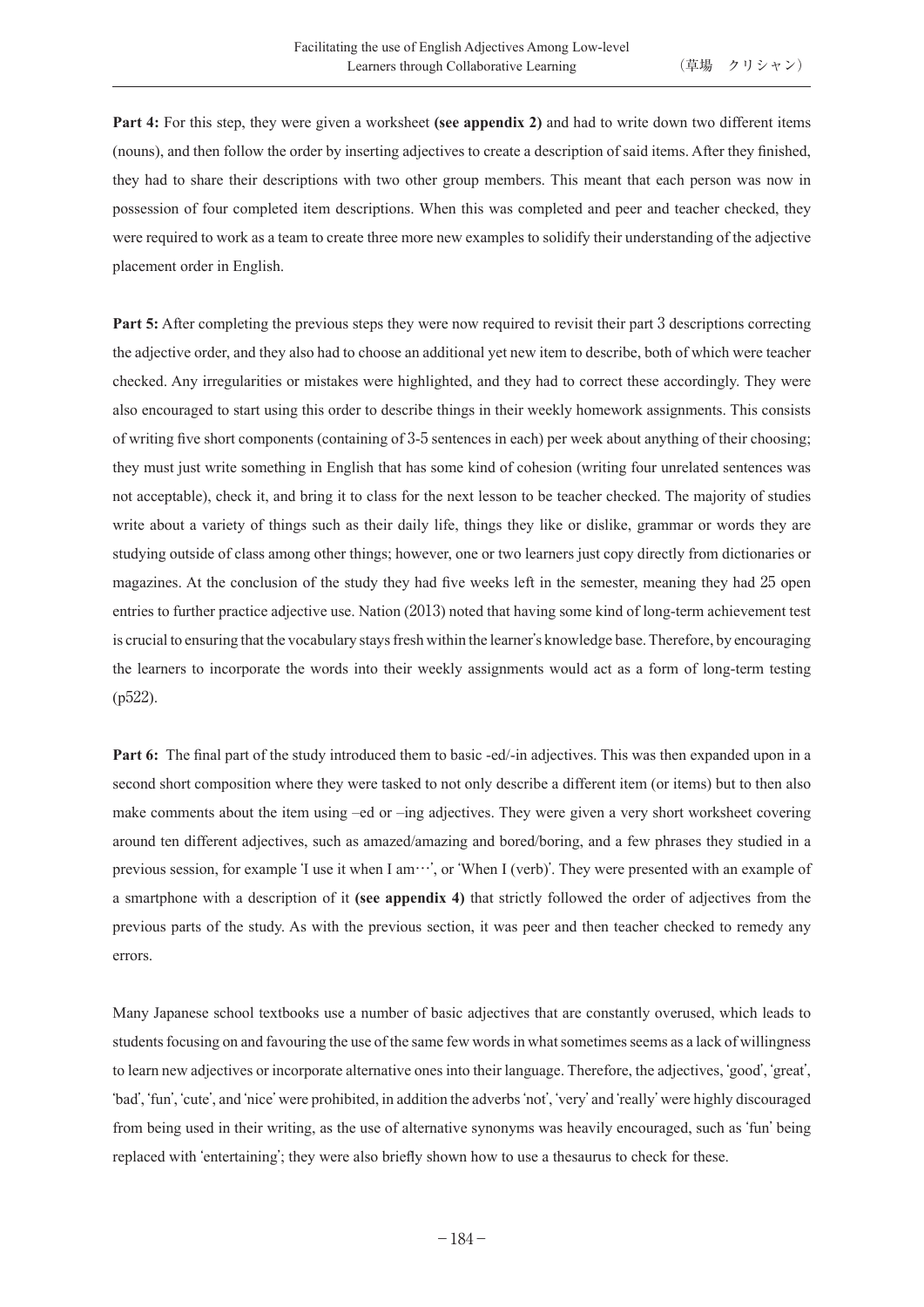#### **Findings and evaluation:**

The outcome of the research was successful to the extent of having them acquire new, mainly high-frequency (Nation, 2013, p22) adjectives while having them abide to the English order of adjectives; however, despite the extensive and continuous steps of practice, a few of the participants switched from using what they were taught back to a style they felt more comfortable with.

The first research question's intended outcome was successfully met as all 18 participants followed the adjective order and demonstrated their successful understanding of it by applying it correctly to their item descriptions. The numerous steps they went through from independently trying to construct something by working as a group and sharing their ideas with each other proved that they understood what to do and how to accurately produce it. There were slight errors made by some students, but this was mainly due to them accidently switching the word order around. Other common errors were mistakes associated with describing the size and shape of something, and forgetting to insert the correct article [a, an, the] before the description started. For example, one participant described their school bag and started with the opinion of it being ugly, writing ʻa ugly' instead of ʻan ugly'.

The second research question's outcome was something that was not initially anticipated as it was happening so quickly. Out of the 18 participants in the class, 15 of them began to use a more varied selection of adjectives than in their previous work. Out of those 15, 11 of them started to actively use them in their weekly homework assignments even after the study had concluded. However, around 6 of them began to revert to separating the adjectives into multiple sentences despite going through the long process of learning how to do it in just one. This happened within just two weeks of finishing the study.

The goal was to have students produce a description, for example **(see also Appendix 3)**:

ʻ*It is a useful, compact, flat, new, black and silver, Japanese-made, plastic laptop computer*'. However, 8 of the participants instead started to write them separately, for example:

 ʻ*I will describe my laptop computer. It is very useful, and it is compact and flat. It is new, black and silver. It is Japanese and made of plastic*'.

When asked about this, most replied that it was easier and more comfortable for them to write this way. This was probably due to their previous language learning experience and confidence in writing short sentences during their school years.

#### **Conclusion:**

The project was completely successful, if limited to just increasing their English adjective knowledge base, as it presented the participants with a larger and more diverse range of adjectives that helped augment their language knowledge. However, despite learning the order of adjectives in English in detail and how to use multiple adjectives in a sequence to describe a noun, many reverted to a more basic approach of using several short sentences, or short sentences linked with a conjunction to explain their items. Most who followed this approach did accurately adhere to the adjective order; they just spread it out over several unnecessary sentences. Neither the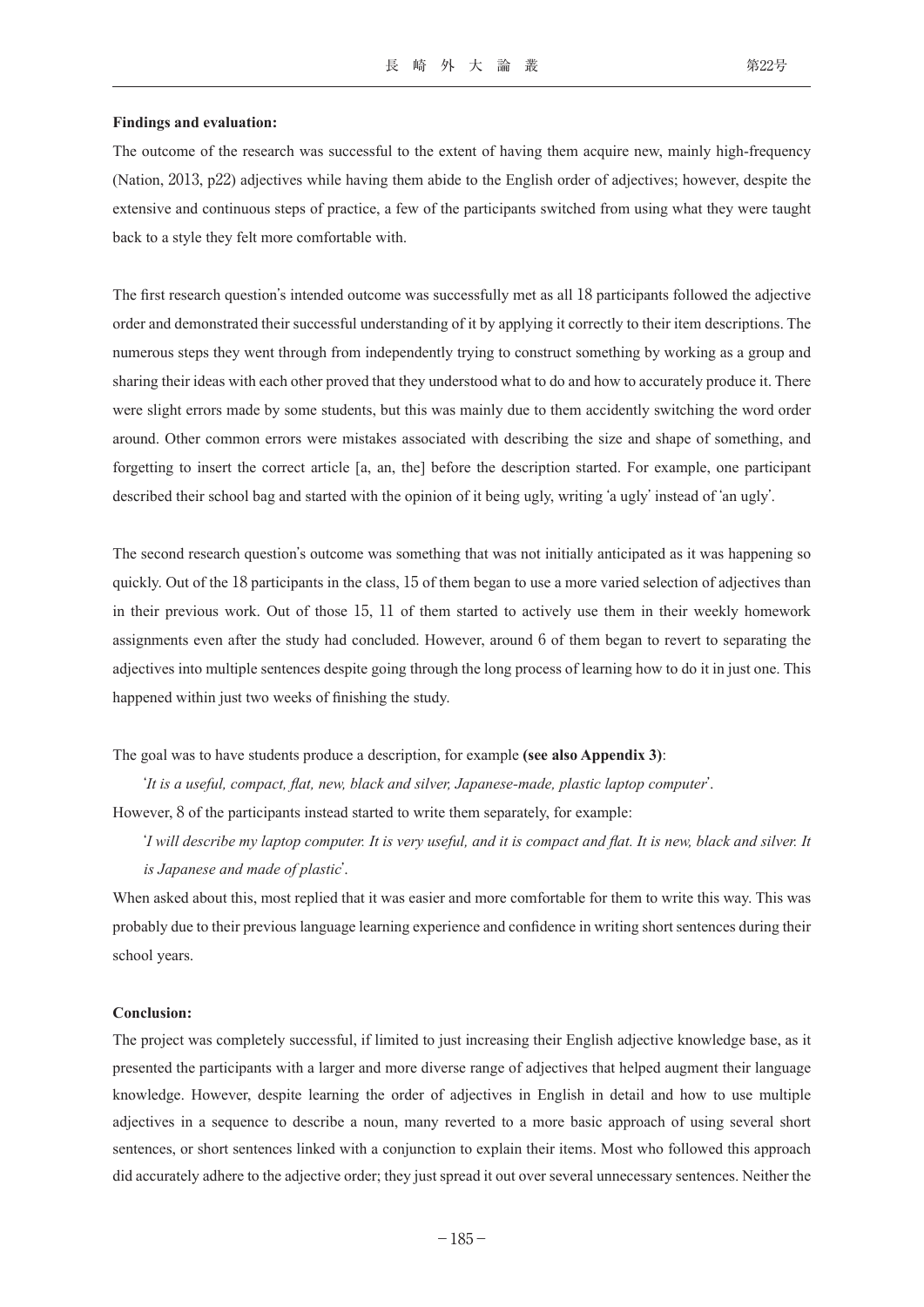approach nor the language they used were wrong, as they were most likely just trying to limit the complexity of their written output, yet it was just cumbersome with several unnecessary sentences. Having them work in teams to not only compile adjective lists but also to explain their items to each other, seemed to speed up the language acquisition process, and their post-study independent use of adjectives in their writing acted as confirmation that the peer collaboration learning experience was more successful than a solo approach, which was attempted personally numerous times in previous years. This study was tested on low-level learners of English but could easily be adapted for higher-level students in the CEFR B1 or even B2 band of English. Having learners from the same language background was more advantageous as it was easier to anticipate certain specific first language problems that may arise, but this study could be adapted with groups of learners from multiples language backgrounds.

#### **References:**

- Attle, S., & Baker, B. (2007). Cooperative Learning in a Competitive Environment: Classroom Applications. *International Journal of Teaching and Learning in Higher Education , 19* (1), 77-83.
- Blöhdorn, L. M. (2009). *Postmodifying Attibutive Adjectives in English: An Integrated Corpus-Based Approach*. Frankfurt am Main, Germany: Peter Lang GmbH.
- Brame, C., & Biel, R. (2015). *Setting up and facilitating group work: Using cooperative learning groups effectively*. Retrieved 09 20, 2018 from Vanderbilt University: Center for Teaching: http://cft.vanderbilt.edu/ guides-sub-pages/setting-up-and-facilitating-group-work-using-cooperative-learning-groups-effectively/
- Chiu, M. M. (2004). Adapting Teacher Interventions to Student Needs During Cooperative Learning: How to Improve Student Problem Solving and Time On-Task. *American Educational Research Journal , 41* (2), 365-399.
- Dixon, R., & Aikhenvald, A. Y. (2006). *Adjective Classess: A Cross-linguistic Typology*. Oxford: Oxford University Press.
- Ellis, R. (1997). *Second Language Acquisition*. Oxford: Oxford University Press.
- Johnson, D. W., Johnson, R. T., & Smith, K. A. (2014). Cooperative Learning: Improving University Instruction by Basing Practice on Validated Theory. *Journal on Excellence in College Teaching , 25*, 85-118.
- Lublin, J. (2003). *Deep, surface and strategic approaches to learning*. Dublin: UCD Dublin.
- Mattews, P. (2014). T*he Position of Adjectives in English*. Oxford: Oxford University Press.
- Nation, I. S. P. (2013). *Learning Vocabulary in Another Language (Cambridge Applied Linguistics)* (2nd Eds). New York, USA: Cambridge University Press.
- Nation, I., & Webb, S. (2011). *Researching and Analyzing Vocabulary*. Boston, MA, USA: Heinle, Cengage Learning.
- Nozadze, A. (2012). Dealing with Fossilized Errors while Teaching Grammar. *Journal of Education , 1* (1), 41-46.
- Odlin, T. (1997). *Language Transfer Cross-lingustic influence in language learning* (6th Printing ed.). Cambridge: Cambridge University Press.
- Selinker, L. (1972). Interlanguage. *International Review of Applied Linguistics in Language Teaching (IRAL)* , 10 (3), 209-231.
- Zheng, Y. (2010). On Some New Models of Instruction for Overcoming Fossilization in English Learning. *Journal of Language Teaching and Research , 1* (2), 148-150.